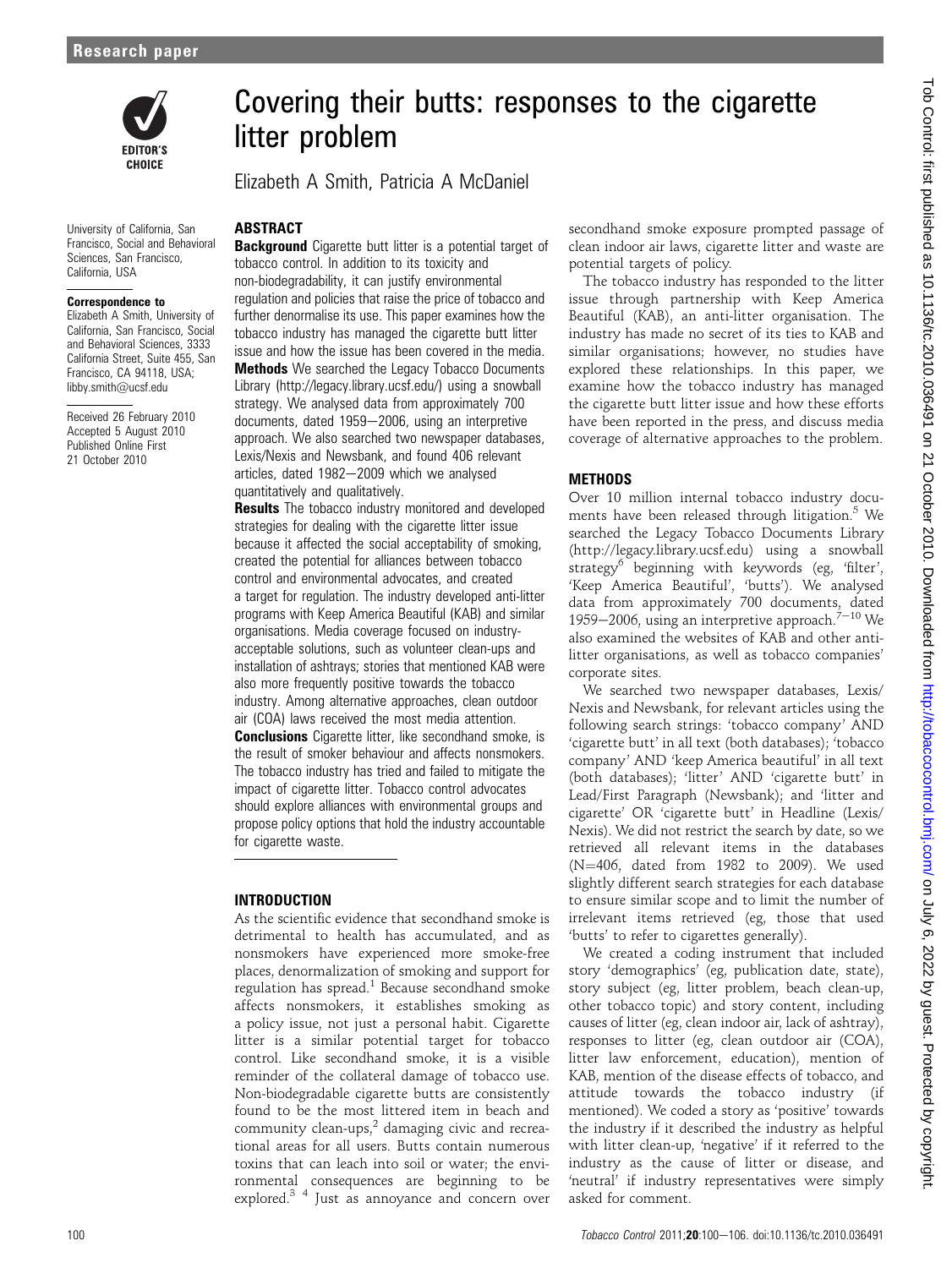Each author coded a random selection of one half of the articles. We established intercoder reliability through a randomly selected overlapping sample of 20% of stories. All reported data achieved an adjusted k score of between 0.7 and 1.0; 74% of reported variables achieved an adjusted k score of 0.80 or greater. Some  $\kappa$  values were adjusted to account for the homogeneity of the material.<sup>11</sup> The  $\kappa$  statistic becomes unreliable without sufficient variety in coding; for example, if on one item the correct code is 'no' 90% of the time, the resulting  $\kappa$  has a low value even when interrater agreement is high. Average intercoder reliability over all items was 0.84. No additional significance testing was done because the items collected were not a random sample and we are not extrapolating from them. Rather, we report the findings from the entire population of items meeting the search criteria. The newspaper articles were also analysed qualitatively.

This study has limitations. The tobacco industry document set is not comprehensive, but a selection of litigation-related material. As no tobacco litigation to date concerns litter, it is likely that we did not have access to all relevant documents. We also may not have identified all relevant available tobacco industry documents due to the size of the Legacy database. The news databases we searched are also not comprehensive, although they cover a wide range of national and local newspapers.

# RESULTS

### Tobacco industry concerns about cigarette butt litter

The tobacco industry has been concerned about cigarette butt litter as an issue since the 1970s; a 1979 Tobacco Institute memo stated that smokers' 'careless, offensive and occasionally harmful' cigarette butt disposal practices were contributing to the declining acceptability of smoking.12 A decade later, the industry was concerned about the 'potential for anti-smoking groups to seize [the litter] issue to attack cigarettes'. 13 14 In 1997, Philip Morris (PM) research found that 'litter can move "neutral" non-smokers to "negative"',<sup>15</sup> creating more tobacco control supporters.<sup>16</sup>

Throughout this time span, the tobacco industry anticipated that cigarette waste might inspire political 'coalition between "anti's" [tobacco control advocates] and "greens" [environmental advocates]'.<sup>17</sup> According to industry research in 1982, 'nonsmokers were more likely than smokers to support strong environmental programs' <sup>18</sup> and environmentalists were sympathetic to tobacco control.18 The tobacco industry identified the 'non-degradable nature' of filters as a likely target of such a coalition,<sup>14 19</sup> which could be derived from mutual concern over litter $i^7$  or from a deeper analysis which linked 'corporate pollution' with 'personal physical health'. <sup>18</sup> Smoking might then be 'seen as both an environmental AND a medical issue'. 18

In the 1990s, as litter and waste regulations expanded, the industry was concerned that they might be applied to cigarettes or cigarette packaging. $14 \times 20-22$  PM worried that cigarette litter would lead to 'environmental taxes' 17; 'regulations on cigarette degradability' 17; or legislation passing 'the responsibility for cleanup to the cigarette manufacturer'. <sup>23</sup> Litter was also being used to justify COA laws, such as prohibiting smoking at beaches or in parks.<sup>16</sup>

Yet the tobacco industry also considered using the litter issue to undermine clean indoor air laws.<sup>24-27</sup> PM explored whether litter, as one of the 'dysfunctions of smoking outside',<sup>28</sup> could be used to convince business owners to maintain or reinstate indoor smoking policies. Focus groups with employers and property managers found that although they identified cigarette litter in their smoking areas as a problem,<sup>16 29</sup> it was 'not a driving issue', and was unlikely to motivate a return to indoor smoking.<sup>30</sup>

### Managing the cigarette butt litter problem

The tobacco industry's cigarette butt litter programs had three goals: (1) to 'prevent cigarette litter from impacting the social acceptability of smoking' 15; (2) to '"remove" cigarette litter as an issue leading to bans/restrictions' <sup>15</sup> and (3) to ensure that the tobacco industry was not held practically or financially responsible for cigarette litter (the industry argues that 'the responsibility for proper disposal lies with the user of the product'.<sup>24 26 31 32</sup>) Financial support for and oversight of KAB supported all three goals.

### Keep America Beautiful

KAB was established by the packaging industry in 1953, in response to a Vermont law that required glass bottles to be returnable (rather than disposed of after one use).<sup>33</sup> KAB promoted 'a national cleanliness ethic<sup>34</sup> by individuals and communities. This focused attention on responsible disposal, and away from the 'upstream' problem of industry waste production.<sup>33</sup> KAB still promotes anti-litter efforts while distracting attention from industry production of waste.<sup>33</sup>

The tobacco industry has had financial and personnel ties with KAB since the late 1950s.<sup>34</sup> Brown & Williamson made donations to KAB in the 1950s and  $1960s$ .<sup>35-37</sup> In addition to financial contributions,  $38$  PM maintained a relationship with KAB through the 1970s, when PM vice president James Bowling

### Box 1

- < In 1993, RJR began a direct mail campaign in which its Vantage brand sponsored KAB and offered smokers a pocket ashtray (figure 1). Vantage smokers welcomed the ashtrays as 'tangible evidence of their consideration for other people, and the environment'.<sup>106</sup> Vantage contributions to KAB helped 'reduce some of the guilt associated with smoking'.<sup>107 108</sup> As one smoker put it, 'It makes me feel good that a [contribution] is going to [KAB], since we're doing a bad thing'.<sup>107</sup> This good feeling was attained by the smokers 'without being inconvenienced personally, or changing their habits, or being forced to confront other smokers or nonsmokers'.<sup>107</sup> <sup>109</sup> In contrast, smokers were not interested in suggestions that they personally get involved in anti-litter campaigns.<sup>107</sup>
- $\triangleright$  RJR reports claimed that the pocket ashtray 'solve[d] a real problem for smokers',  $108$  (ie, disposing of ashes and butts in places without ashtrays). They also suggested that the ashtray communicated that 'Vantage smokers care about the environment',<sup>108</sup> and improved non-smokers' perception of them.<sup>109</sup> The ashtray and KAB campaign 'empowered'<sup>108</sup> smokers to 'enjoy their smoking experience'<sup>110</sup>; and 'boost [ed] smokers' self image',<sup>108 110</sup> <sup>111</sup> allowing RJR to profit from their customers' discomfort and anxiety about using its product (figure 2). The ashtray also implicitly granted permission to smoke in areas where ashtrays were not provided,<sup>108</sup> as suggested by the tagline, 'Enjoy Vantage Almost Anywhere'.<sup>1</sup>
- ▶ At least 1 000 000 Vantage branded pocket ashtrays were distributed through KAB in exchange for RJR's \$25 000 donation. The pocket ashtray program was apparently discontinued in 1997.<sup>113</sup>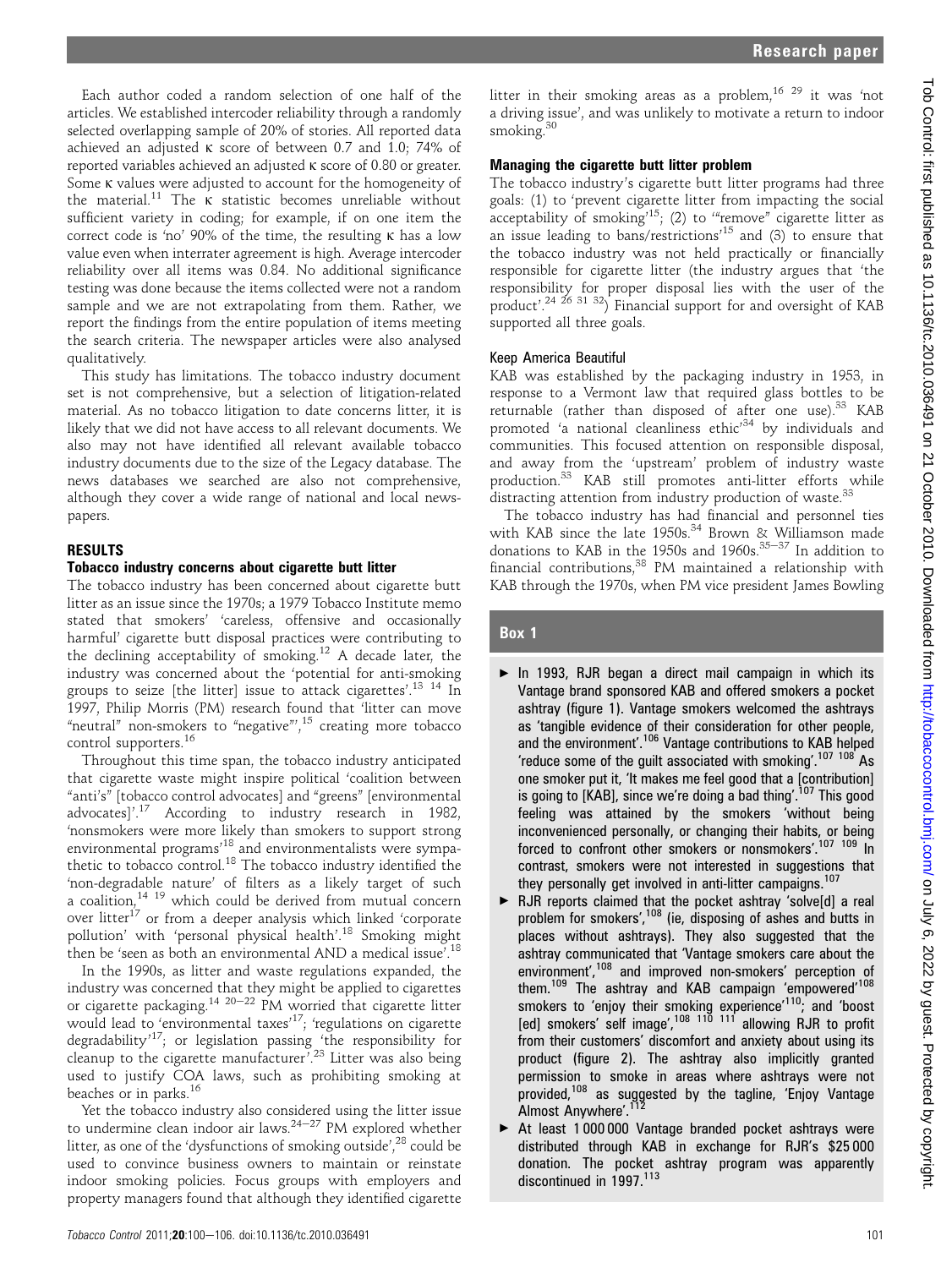was, successively, an officer, president and chairman of the board of KAB $39-43$ 

In the 1990s, PM and RJ Reynolds (RJR) developed programs with KAB that provided consumers with portable ashtrays and communities with permanent ashtrays, thereby theoretically reducing cigarette butt litter and maintaining a public presence for smoking. RJR distributed portable ashtrays imprinted with KAB's name and one of several RJR cigarette brands (Winston, Salem, Camel, Doral or Vantage),<sup>44 45</sup> turning regulatory risk and denormalization into an advertising opportunity. (See box 1.) The ashtrays were distributed at KAB events, such as beach clean-ups.46 47

PM's 'Urban Litter Initiative' <sup>48</sup> with KAB placed ash/trash receptacles in Atlanta, GA; New York, NY; Santa Barbara, CA; Orlando, FL and Columbus, OH.49 KAB claimed the program led to 'an average nationwide reduction of cigarette litter of 54%' in those communities; however, no supporting data were provided.<sup>50</sup> The program was designed to 'modify consumer behaviour to minimise littering' and to generate goodwill for PM.<sup>51 52</sup> The latter goal was achieved: 60% of recipients of portable ashtrays reported an 'enhanced perception of PM.'53

Currently, PM is funding KAB's 'Cigarette Litter Prevention Program'.<sup>54 55</sup> This program has four strategies: increasing smoker awareness that 'cigarette butts are litter'; installing public ashtrays; promoting pocket ashtrays; and 'encouraging enforcement of existing litter laws'. <sup>55</sup> The PM USA website claims that this program produced 'an average 48% reduction in cigarette litter in participating communities' 56; no supporting data are provided. We found no evidence of other tobacco company involvement in current U.S. anti-litter programs.

# Vantage—Proud Sponsor of<br>Keep America Beautiful, Inc.

Vantage is proud to be a sponsor of Keep America Beautiful, Inc., a national organization devoted to improving waste handling.

Keep America Beautiful's state and local affiliates will distribute Vantage Pocket Ashtrays to adult smokers at various events across the country.

Vantage will also distribute Pocket Ashtrays at 23 Senior PGA **Golf Tournaments.** 

Remember, when you use the Vantage Pocket Ashtray, you're helping to keep America beautiful.





Figure 2 Vantage portable ashray direct mail.

# The tobacco industry and international anti-litter groups

KAB has affiliates in several countries, including the Bahamas, Bermuda, Canada, South Africa<sup>57</sup> and Australia.<sup>58</sup> PM organised the KAB Council in 1974,<sup>58</sup> and in 1998 Rothmans supported a survey on cigarette littering for the organisation.<sup>59</sup> Currently, the KAB Western Australia chapter website features brochures about cigarette butt litter that focus on smoker education and the provision of ashtrays.<sup>60 61</sup> British American Tobacco Australia (BATA) has established the Butt Littering Trust<sup>62</sup> (now 'rebranded' as Butt Free Australia (BFA)<sup>63 64</sup>) to 'demonstrate its commitment to proactive environmental management of the issue of cigarette butt litter' (emphasis added). Note that the organisation is not attempting to manage cigarette butt litter itself. BFA continues to receive most of its funding from BATA.<sup>64</sup> BFA acknowledges the 'risks' associated with smoking, but does not encourage cessation,<sup>65</sup> focusing instead on 'behavioural change' and 'infrastructure,' <sup>66</sup> that is, smoker education and ashtrays. In the 1990s, BAT was a sponsor of the Tidy Britain Group, a position that allowed it to exert editorial control over the organisation's 1993 report,<sup>67</sup> which initially emphasised the high volume of cigarette litter and characterised smokers as 'habitual litterers'.<sup>68</sup> The Tidy Britain Group (now Keep Britain Tidy) website does not indicate any ties with BAT or other industries.<sup>69</sup>

# Media coverage of cigarette butt litter

In the 1990s, tobacco companies used anti-litter campaigns for public relations.<sup>51 70</sup> PM used them to 'build positive relationships' with 'conservationists, opinion leaders and consumers'. 71 Figure 1 Vantage 'Keep America Beautiful' direct mail. RJR sought to participate in litter clean ups, such as the North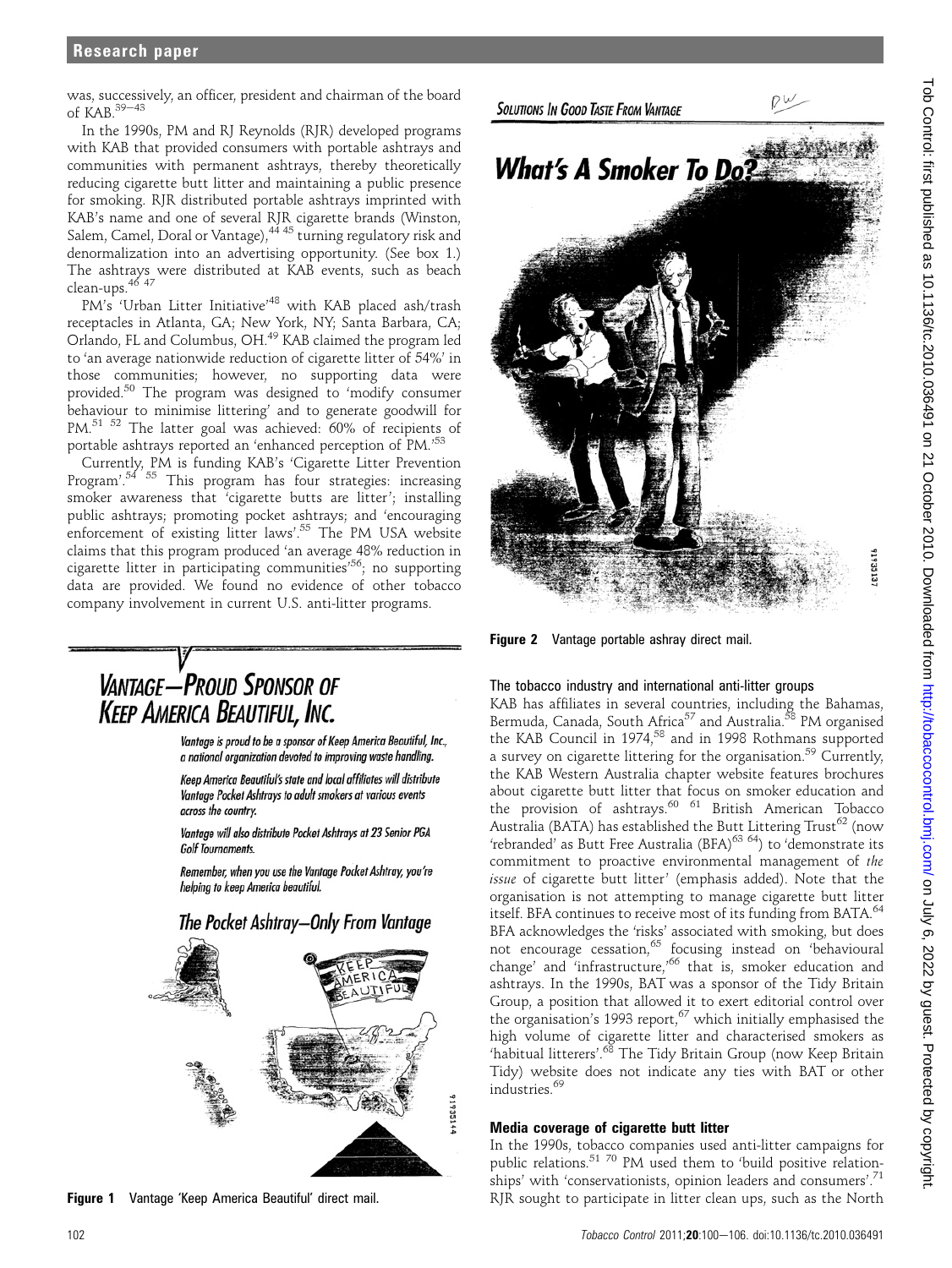# Table 1 Cigarette litter newspaper items

|                                  | <b>Total</b><br>$(N = 406)$ |      | <b>Mention</b><br><b>KAB</b><br>$(N = 77)$ |      | Do not<br>mention KAB<br>$(N = 329)$ |      |
|----------------------------------|-----------------------------|------|--------------------------------------------|------|--------------------------------------|------|
| <b>Variable</b>                  | N                           | %    | N                                          | %    | N                                    | %    |
| Story type                       |                             |      |                                            |      |                                      |      |
| News/feature                     | 251                         | 61.8 | 70                                         | 90.9 | 181                                  | 55.0 |
| <b>Opinion</b>                   | 75                          | 18.5 | 4                                          | 5.2  | 71                                   | 21.6 |
| Letter to the editor             | 80                          | 19.7 | 3                                          | 3.9  | 77                                   | 23.4 |
| Story topic                      |                             |      |                                            |      |                                      |      |
| Litter problem                   | 281                         | 69.2 | 63                                         | 81.8 | 218                                  | 66.3 |
| Litter clean up                  | 43                          | 10.6 | 13                                         | 16.9 | 30                                   | 9.1  |
| Tobacco                          | 51                          | 12.6 | 1                                          | 1.3  | 50                                   | 15.2 |
| Other                            | 31                          | 7.6  | U                                          | U    | 31                                   | 9.4  |
| Mention disease effects          | 83                          | 20.4 | 7                                          | 9.1  | 76                                   | 23.1 |
| Tobacco industry                 |                             |      |                                            |      |                                      |      |
| Mention industry                 | 125                         | 30.8 | 26                                         | 33.8 | 99                                   | 30.1 |
| Positive to industry             | 32                          | 7.9  | 22                                         | 28.6 | 10                                   | 3.0  |
| Negative to industry             | 31                          | 7.6  | <sub>0</sub>                               | 0    | 31                                   | 9.4  |
| Neutral to industry              | 62                          | 15.3 | 4                                          | 5.2  | 58                                   | 17.6 |
| Cause of litter problem          |                             |      |                                            |      |                                      |      |
| No ashtray available             | 29                          | 7.1  | 14                                         | 18.2 | 15                                   | 4.6  |
| Smoker's fault                   | 101                         | 24.9 | 17                                         | 22.1 | 84                                   | 25.5 |
| Clean indoor air law             | 59                          | 14.5 | 24                                         | 31.2 | 35                                   | 10.6 |
| Solutions to litter problem      |                             |      |                                            |      |                                      |      |
| Industry/KAB solutions           |                             |      |                                            |      |                                      |      |
| Litter law enforcement           | 115                         | 28.3 | 24                                         | 31.2 | 91                                   | 27.7 |
| Education                        | 103                         | 25.4 | 40                                         | 51.9 | 63                                   | 19.1 |
| Permanent ashtray                | 79                          | 19.5 | 33                                         | 42.9 | 46                                   | 14.0 |
| Pocket ashtray                   | 70                          | 17.2 | 39                                         | 50.6 | 31                                   | 9.4  |
| Volunteer clean-up               | 120                         | 29.6 | 37                                         | 48.1 | 83                                   | 25.2 |
| Non-industry supported solutions |                             |      |                                            |      |                                      |      |
| Clean outdoor air law            | 47                          | 11.6 | 8                                          | 9.1  | 40                                   | 12.2 |
| Deposit/return                   | 32                          | 7.9  | O                                          | O    | 32                                   | 9.7  |
| Fee/tax                          | 13                          | 3.2  | 2                                          | 2.6  | 11                                   | 3.3  |

Carolina 'Big Sweep'.<sup>70 72–74</sup> In public, RJR claimed that environmental activities were undertaken 'because we believe it is the responsible thing to do... not so we can get our name in the news'.<sup>75</sup> But behind the scenes, RJR worked to get publicity about its participation<sup>47 76 77</sup>; PM noted that any PM anti-litter initiative would be 'supported by a comprehensive communications effort'. 78 79

To determine the success of the tobacco industry's effort to promote its preferred solutions to the cigarette butt litter problem, we examined American news media coverage of the issue. We found 406 relevant newspaper articles, opinion pieces, or letters to the editor published in newspapers between 1982 (when stories first appeared) and 2009. The number of stories per year increased over this period: only seven stories were dated 1982-1991; 154 stories were dated 1992-2001 and 242 stories were dated  $2002-2009$ . Stories came from 40 states and the District of Columbia (see table 1).

Analysis of these stories suggests that KAB disseminated positive views of the tobacco industry and the industry's preferred framing of cigarette litter issues. The tobacco industry was mentioned at about the same frequency regardless of whether KAB was mentioned, but KAB stories were much more likely to be positive about the industry (table 1), describing PM and RJR as helping to clean up cigarette litter by funding KAB programs. For example, a 2009 New York Times article noted that a PM-sponsored KAB campaign in 178 cities had 'reduced cigarette littering by an average of 46%' according to KAB officials.  $^{80}$ No stories with KAB mentions were negative towards the

tobacco industry (ie, blaming the industry for cigarette litter or tobacco-related disease). The harms of tobacco use were infrequently mentioned, and KAB stories were less than half as likely to mention them as stories that didn't mention KAB. KAB stories were almost five times more likely to mention lack of ashtrays as a cause of litter and three times more likely to blame clean indoor air laws.

Newspaper stories mentioning KAB disproportionately favoured its solutions-education, installation of ashtrays, distributing pocket ashtrays and voluntary litter clean-up programs. KAB stories also mentioned, but did not disproportionately emphasise, litter law enforcement. By contrast, stories that did not mention KAB were more likely to mention non-industry supported solutions, including cigarette butt deposit/return policies, cigarette litter fees or taxes and COA laws. Because they are of strategic interest to tobacco control, we conducted additional qualitative and quantitative analysis of media coverage of these alternative approaches (table 2).

# Deposit/return

Beginning in 1996, letters to the editor occasionally called for establishing a deposit on cigarette purchases to be refunded upon return of the butts to a point of purchase. The majority of news items on this issue (14 of 16) focused on two identical (and unsuccessful) \$1/pack deposit bills proposed in 2001 by legislators in Maine and Alaska.<sup>81</sup> (We found no evidence that the tobacco industry played a role in the defeat of either bill.) Five news stories noted that people regarded the Maine bill as a joke, reacting with 'chuckles and guffaws',<sup>82</sup> when it was first introduced. Store owners objected to handling the butts<sup>83</sup> and the Maine Bureau of Health was concerned that children would pick up butts for the nickel redemption, risking dermal exposure to nicotine.<sup>83</sup> Tobacco industry representatives noted the difficulties imposed by the required 'for deposit' stamp on cigarettes,<sup>84</sup> and pointed to industry-sponsored anti-littering efforts as a better solution.

The Maine bill also prompted three negative editorials, describing the measure as an 'over-reaction',<sup>85</sup> 'excessive'<sup>86</sup> and 'boneheaded'.<sup>87</sup> However, one noted that if education and public ashtrays failed to reduce cigarette litter, the proposal 'might not look so absurd'. 85

# Fee/tax

The imposition of a dedicated fee or tax on cigarettes or cigarette companies to cover clean-up costs received the least media attention, perhaps because few jurisdictions have adopted this solution. Most news items concerned proposals in California (2005) for a litter tax on cigarette companies and in San Francisco (2009) for a \$0.20 per-pack cigarette litter fee. (Under California law, a tax may be for any amount and funds used for any purpose as determined by the legislature; a fee may only recover relevant costs, eg, of cleaning up cigarette litter, and must be used for that purpose.) People quoted in these articles did not regard the proposals as humorous. Tobacco industry representatives opposed additional taxes on smokers, stating

| Table 2 Industry-opposed tobacco butt litter solutions |  |
|--------------------------------------------------------|--|
|--------------------------------------------------------|--|

|                   | Deposit/<br>return $N = 32$ |      |   | Fee/tax<br>$N = 13$ |    | $COA N = 47$ |  |
|-------------------|-----------------------------|------|---|---------------------|----|--------------|--|
|                   |                             | $\%$ |   | %                   |    | %            |  |
| Positive comment* | 20                          | 63.0 |   | 62.0                | 40 | 85.0         |  |
| Negative comment* | 12                          | 37.0 | 5 | 38.0                | 19 | 40.0         |  |

\*Stories could contain both positive and negative comments or neither.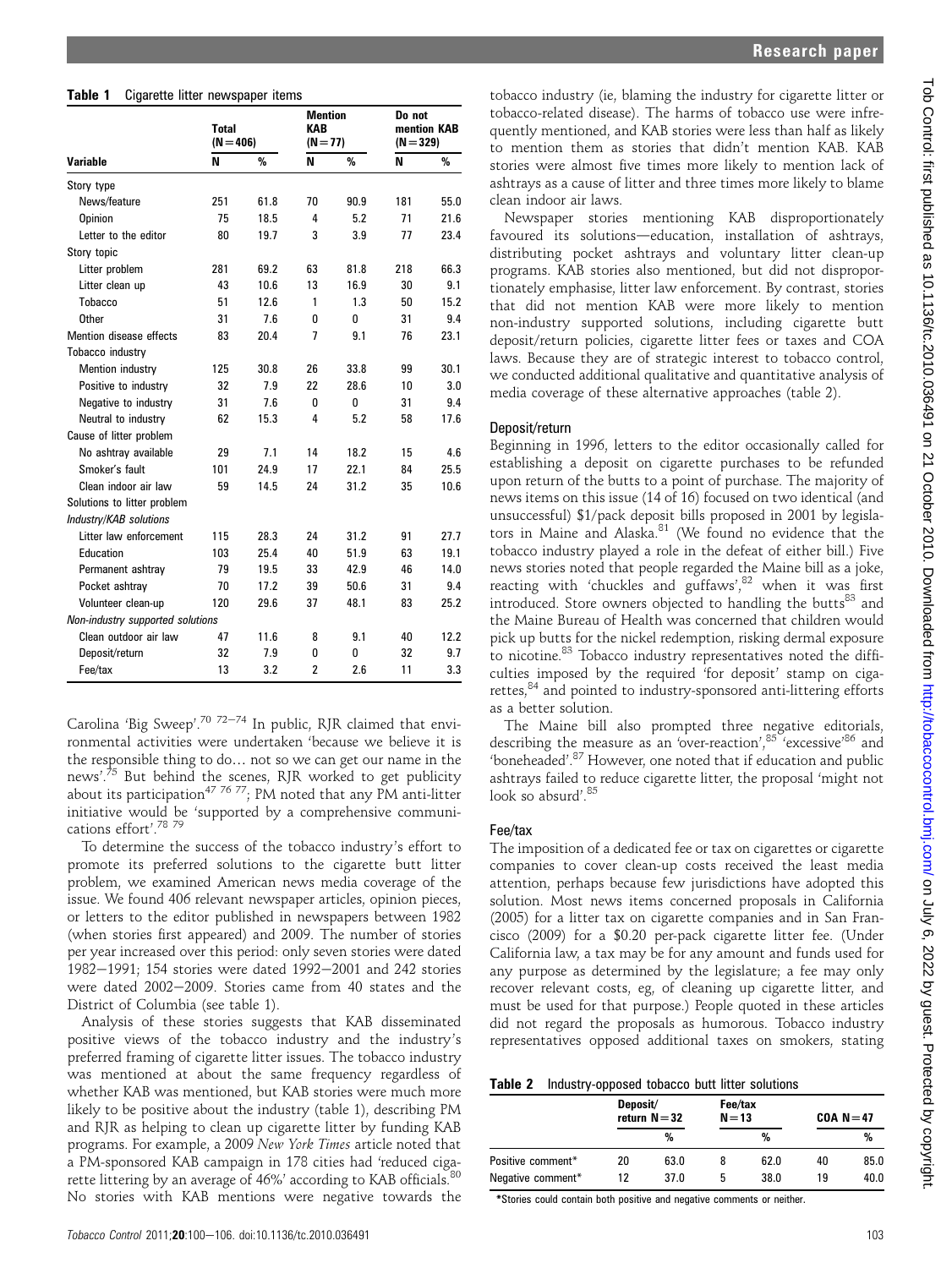that 'education, behavioural changes and enforcing litter laws should be enough'.<sup>88</sup> A *Boston Globe* editorial labelled San Francisco's plan a possible 'case of earmark overkill', but emphasised that 'there is a very real cost that comes from smoking'. <sup>89</sup> The California bill did not pass, but the San Francisco proposal was enacted in July 2009.<sup>90</sup> In January 2010, PM filed a complaint in San Francisco Superior Court over the fee, signalling a possible lawsuit.<sup>91</sup>

### Clean outdoor air

COA laws received the most coverage of the non-industry supported policy options. News coverage treated COA proposals seriously; articles noted precedents set by other areas  $(n=26)$ , making the idea appear practical rather than unusual. News coverage was also more likely to contain arguments for COA  $(n=40)$  than objections from smokers, smokers' rights groups, or the tobacco industry  $(n=19)$ . Objections to COA laws included their excessive reach, the hostility they expressed towards smokers, potential lost revenue and their ineffectiveness at reducing litter.

COA laws have enjoyed political success (table 3) perhaps because of the range of benefits attributed to them, including protecting nonsmokers' health, cleaning up the environment, safeguarding children and eliminating an unsightly nuisance. PM's own research showed that most people-even those who generally did not support strong tobacco control regulations—supported  $COA<sup>92</sup>$  The researchers pointed to the 'quintessential quote' from focus groups on the subject: '... [smoke outdoors is] not impacting me, so I have very, kind of a hard time defending [COA], and, at the same time, I would like to see it'. 93

### **DISCUSSION**

Like secondhand smoke, litter is a consequence of smokers' behaviour; the industry has no direct control over it. Similarly, industry-backed anti-litter campaigns have failed to change smokers' butt disposal habits. KAB claims to have mitigated the litter problem, but this is unsubstantiated. Beach clean-up statistics show no decrease in the number of cigarette butts found over the past 10 years.<sup>94</sup>

The tobacco industry has managed the litter issue to its advantage by blaming it on individuals and—as with other issues, including tobacco-related disease $95$ —denying its own responsibility. Industry-preferred 'solutions' to the litter problem are smoker education, installation of permanent ashtrays and distribution of pocket ashtrays. Although they implicitly blame smokers for litter, these approaches also enable smokers to keep smoking despite increased restrictions and declining social acceptability. They turn regulation into marketing opportunity in the form of branded ashtrays. (The tobacco industry has pursued this strategy in other instances, including its youth smoking prevention programs.<sup>96</sup>) These approaches also offer tobacco companies the opportunity to appear as 'responsible' corporate citizens, generating positive publicity for their efforts.

Table 3 US smokefree outdoor air laws\*

| Area covered         | <b>Counties/municipalities</b> | <b>Statewide</b> |  |
|----------------------|--------------------------------|------------------|--|
| <b>Beaches</b>       | 96                             | 2                |  |
| Transit stops        | 144                            | 2                |  |
| Outdoor dining areas | 158                            | 3                |  |
| Parks                | 423                            |                  |  |
| Zoos                 | 34                             |                  |  |

\*Source: Americans for Nonsmokers' Rights.

Media coverage of the litter issue was dominated by industryfavoured programs, likely due in part to KAB's active promotion of them. The disease consequences of cigarette use were rarely addressed, and less so in stories mentioning KAB, drawing a boundary between environmental and public health issues. However, the two are linked; environmental degradation ultimately affects human health, and the production and use of cigarettes harms the environment.

Cigarette litter can be a visible representation of this link, supporting political connections between environmental and public health advocates. The tobacco industry's own research found that unsightly cigarette butts have the power to create tobacco control supporters. Care should be taken, however, in selecting potential partners, as some environmental groups have accepted tobacco funds.<sup>97</sup>

Allies should reach mutual understanding about the nature of the problem. An organisation focused on 'litter' might regard ashtray installation as a reasonable solution. The environmental principles 'reduce, reuse, recycle' should be foregrounded, ensuring that smoking prevention and cessation (ie, 'reduce') are considered fundamental. The one-use nature of non-biodegradable butts might also be stressed to gain the support of environmental groups.

Tobacco control should also reframe the problem as cigarette waste. 'Litter' presupposes that the problem is disposal; 'waste' refocuses attention on the producer. Holding an industry responsible for the life of its products is becoming more common. Currently, the European Union, <sup>98</sup> 20 US states and the city of New York require electronics manufacturers to take responsibility for or fund the cost of recycling discarded electronic equipment<sup>99</sup> to reduce toxic waste in landfills. Given the toxicity and ubiquity of cigarette butts, $2<sup>4</sup>$  tobacco control advocates could draw parallels between these products. Waste mitigation programs may also raise the price of cigarettes, a well-established means of reducing smoking prevalence rates,100 101 and reduce the number of retailers willing or qualified to sell particular goods.

Reframing the issue as waste may also inspire new solutions. Some of these, as reported here, are being tried. Objections to recycling mandates could be overcome; for example, legislation could require that a sealable return envelope be included with each pack sold, that retailers only accept returns in those containers, and that only those of smoking age be allowed to redeem butts. Litter fees also have yet to catch on; the results of San Francisco's experience may have some effect. It is as yet unknown whether the fees will reduce smoking or substantially assist the city with clean-up costs. The effects of COA laws on litter are similarly unstudied.

Recycling mandates and waste mitigation regulations are not ordinarily designed to curb use. However, if laws requiring cigarette retailers to accept butts back for recycling cause them to stop selling cigarettes, this would also be a gain for tobacco control. Similarly, fees or taxes imposed to pay for clean up would raise the price of cigarettes, to begin to account for the real costs of smoking, and likely persuade some smokers to quit.<sup>102</sup>

One idea that has not been tried is banning cigarette filters. Filters have not been shown to reduce the harms of smoking.<sup>103</sup> They may be responsible for a shift in lung cancer type from squamous cell to the more aggressive adenocarcinoma.<sup>104</sup> They were designed as a marketing tool and they still perform this function, by making an implicit health claim. Although discarded cigarette butts without filters would still be unsightly and toxic, they would be biodegradable. The absence of filters might also encourage smoking cessation.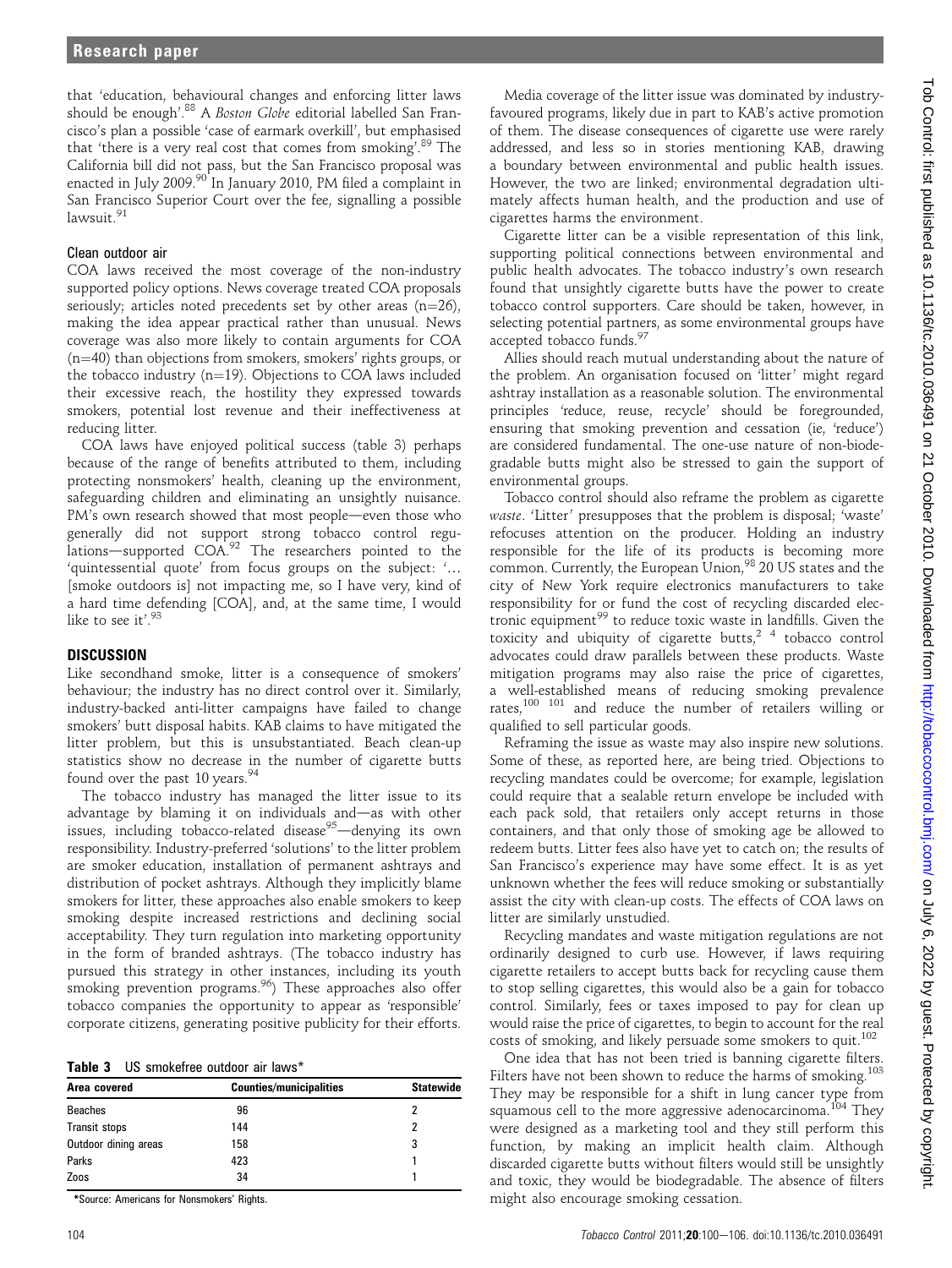Tobacco control might be best served by taking an expansive view of the environmental costs of tobacco growing and curing (eg, deforestation),  $105$  and tobacco use and joining with organisations that view environmentalism similarly broadly, to include the impact of tobacco on human health. These alliances could result in novel approaches to the problem that would address the concerns of both groups by reducing smoking, reducing waste and holding the tobacco industry accountable for one more cost of its lethal business.

**Funding** This study was supported by the California Tobacco-Related Disease Research Program grant 17IT-0014 and by the National Cancer Institute grant CA120138. Other Funders: NIH; California Tobacco-Related Disease Research Program.

Competing interests EAS and PAM were consultants to the US Department of Justice in its civil suit against the tobacco industry.

**Contributors** EAS designed the study, performed research and data analysis and drafted the paper. PAM performed research and data analysis and contributed to the writing of the paper.

Provenance and peer review Not commissioned; externally peer reviewed.

# **REFERENCES**

- 1. **Hyland A,** Higbee C, Borland R, et al. Attitudes and beliefs about secondhand smoke and smoke-free policies in four countries: findings from the International Tobacco Control Four Country Survey. Nicotine Tob Res 2009;11:642-9.
- 2. Novotny TE, Lum K, Smith EA, et al. Cigarette butts and the case for an environmental policy on hazardous cigarette waste. Int J Environ Res Public Health 2009:6:1691-705.
- 3. Register KM. Cigarette butts as litter-toxic as well as ugly. 2000. Available at: http://www.longwood.edu/cleanva/ciglitterarticle.htm (accessed 27 Sept 2010).
- 4. Slaughter E, Gersberg R, Watanabe K, et al. Toxicity of cigarette butts, and their chemical components, to marine and freshwater fish, Atherinops affinis and Pimephales promelas. Tobacco Control. In press.
- 5. National Association of Attorneys General. Master settlement agreement, 1998. http://www.naag.org/backpages/naag/tobacco/msa/msa-pdf/ (accessed 3 Mar 2009)
- 6. Malone RE, Balbach ED. Tobacco industry documents: treasure trove or quagmire?  $T<sub>0</sub>$  Control 2000;  $9.334 - 8$ .
- 7. Taylor C. Theories of meaning. In: Taylor C, ed. Human agency and language: philosophical papers 1. Cambridge [Cambridgeshire]; New York: Cambridge University Press, 1985. pp. 248-92.
- 8. Taylor C. Interpretation and the sciences of man. In: Taylor C, ed. Human agency and language: philosophical papers 2. Cambridge [Cambridgeshire]; New York: Cambridge University Press, 1985:33-81.
- 9. Van Manen M. Researching lived experience: Human science for an action sensitive pedagogy. Albany, NY: State University of New York Press, 1990.
- 10. **Hill MR.** Archival strategies and techniques. Newbury Park, CA: Sage Publications, 1993.
- 11. Lantz CA, Nebenzahl E. Behavior and interpretation of the kappa statistic: resolution of the two paradoxes. J Clin Epidemiol 1996;49:431-4
- 12. A Second Proposal for Industry Litter Policy, Tobacco Institute, 1979 (est). http://legacy.library.ucsf.edu/tid/nuz30c00 (accessed 4 Dec 2008).
- 13. R.G.'S Master Copy, Philip Morris, 1991. http://legacy.library.ucsf.edu/tid/mgx71f00. 14. **American Tobacco.** ATC Board Presentation-May 1, 1991, American Tobacco, 1
- May 1991. http://legacy.library.ucsf.edu/tid/bgl35f00 (accessed 26 Jun 2009). 15. Responsible Smoking: Litter Recommendations, Philip Morris, 1997. http://legacy. library.ucsf.edu/tid/oid40b00 (accessed 3 Dec 2008).
- 16. PM USA programs: a workplace strategy, Philip Morris, 18 Jul 1997. http://legacy. library.ucsf.edu/tid/myz37c00 (accessed 14 Apr 2009).
- 17. [Problem statement on filter litter], Philip Morris, 27 Oct 1994. http://legacy.library. ucsf.edu/tid/hvx21b00 (accessed 18 Jun 2009).
- 18. **Buffalo MD,** Miller JS. Antismoking and the Environmental Movement, Council for Tobacco Research, 1982. http://legacy.library.ucsf.edu/tid/xsl20a00 (accessed 12 Dec 2008).
- 19. R&D 5-Year Plan for Tobacco Products, Philip Morris, Jun 1970. http://legacy.library. ucsf.edu/tid/jwz58e00 (accessed 19 May 2009).
- 20. 1991 state legislation to tax or restrict packaging materials, Tobacco Institute, 25 Apr 1990. http://legacy.library.ucsf.edu/tid/gvt30c00 (accessed 2 Dec 2008).
- 21. 403.413Florida Litter Law, Philip Morris, Jul 1998. http://legacy.library.ucsf.edu/tid/ dca48d00 (accessed 14 Nov 2008).
- 22. Cigarettes as Litter (California, Florida, Hawaii, Massachusetts, Minnesota, South Carolina), Philip Morris, 21 Jul 1998. http://legacy.library.ucsf.edu/tid/cba48d00 (accessed 14 Nov 2008).
- 23. Issue Briefs, Philip Morris, 5 May 1998. http://legacy.library.ucsf.edu/tid/vec52c00 (accessed 22 Jun 2009).
- 24. PM USA Chairman's Briefing Book '990000, Philip Morris, 19 Feb 1999. http://legacy.library.ucsf.edu/tid/xfz56c00 (accessed 28 Apr 2009).
- 25. Tomb H. Philip Morris fights litter, Philip Morris, Feb 1999. http://legacy.library.ucsf. edu/tid/gqo06c00 (accessed 1 Dec 2008).
- 26. TAC Contingency Media Response to Enquiries About the Tidy Britain Group's 1993 UK Litter Survey, British American Tobacco, 1993. http://legacy.library.ucsf.edu/tid/ xhk30a99 (accessed 19 Jun 2009).
- 27. N403 [News release: Coming to a street near you the FOREST pocket ashtray], Philip Morris, 15 Jun 1998. http://legacy.library.ucsf.edu/tid/gco47d00 (accessed 14 Nov 2008).
- 28. PM USA Programs: a Workplace Strategy, Philip Morris, 18 Jul 1997. http://legacy. library.ucsf.edu/tid/cbt83c00 (accessed 28 Apr 2009).
- 29. Cobar M, Holm P. Additional Workplace Analysis, Philip Morris, 06 Jun 1997. http://legacy.library.ucsf.edu/tid/qek06c00 (accessed 28 Apr 2009).
- 30. Workplace Business Owners' and Managers' Awareness, Attitudes and Opinions About Ventilation, Philip Morris, Jul 1998. http://legacy.library.ucsf.edu/tid/iiv70b00 (accessed 11 Jun 2009).
- 31. **Johnston JW.** Thank You for Your Recent Inquiry to Louis Gerstner of RJR Nabisco and Me About Environmental Practices by the Tobacco Industry, RJ Reynolds, 8 Jul 1992. http://legacy.library.ucsf.edu/tid/rod11d00 (accessed 18 May 2009).
- 32. **Culley L, Eiger R, Folie M. Re: Chairman's BB/TAP, Smoking Restrictions, Philip Morris,** 16 Feb 1998. http://legacy.library.ucsf.edu/tid/bct94c00 (accessed 14 Nov 2008).
- 33. Rogers H. Gone Tomorrow: the Hidden Life of Garbage. New York: The New Press, 2005.
- 34. Keep America Beautiful. KAB: A Beautiful History, 2006. http://www.kab.org/ site/PageServer?pagename=kab\_history (accessed 25 Sep 2009).
- 35. B&W, Minutes 13, Brown & Williamson, 1959. http://legacy.library.ucsf.edu/tid/ ofu30f00 (accessed 3 Dec 2008).
- 36. B&W, Minutes, Brown & Williamson, 1962. http://legacy.library.ucsf.edu/tid/ pfu30f00 (accessed 3 Dec 2008).
- 37. B&W, Minutes, Brown & Williamson, 1966. http://legacy.library.ucsf.edu/tid/ qfu30f00 (accessed 3 Dec 2008).
- 38. Agencies Included in Contributions Program for the Year 670000, Philip Morris, 1967. http://legacy.library.ucsf.edu/tid/zmz75e00 (accessed 25 Jan 2010).
- 39. Meeting with Bob Tracey-771031, Philip Morris, 1977. http://legacy.library.ucsf. edu/tid/khp64e00 (accessed 25 Jan 2010).
- 40. Philip Morris News, Philip Morris, 1974. http://legacy.library.ucsf.edu/tid/aaf82e00 (accessed 25 Jan 2010).
- 41. Cullman JF III, Weissman G. Philip Morris Annual Report 690000, Philip Morris, 1969. http://legacy.library.ucsf.edu/tid/tsr65e00 (accessed 25 Jan 2010).
- 42. **Bowling JC, Cullman H, Cullman JF III, et al. Philip Morris Incorporated Annual** Report 700000. Part 1 of 2, Philip Morris, 1970. http://legacy.library.ucsf.edu/tid/ usq02a00 (accessed 25 Jan 2010).
- 43. Philip Morris Executive Shares Dais with President and First Lady at Civic Affair, Philip Morris, 1968. http://legacy.library.ucsf.edu/tid/qdm02a00 (accessed 25 Jan 2010).
- 44. Griscom TC. Following are the Highlights of Activities in our External Relations Organizations for the Week of Jan 27-31, 1992 (920127-920131), RJ Reynolds, 31 Jan 1992. http://legacy.library.ucsf.edu/tid/wej38c00 (accessed 18 May 2009).
- 45. **Griscom TC.** Following are the Highlights of Activities in Our External Relations Organizations for the Week of March 9-13, 1992 (920309-920313), RJ Reynolds, 13 Mar 1992. http://legacy.library.ucsf.edu/tid/xsi38c00 (accessed 03 Dec 2008).
- 46. Lester FG. R. J. Reynolds Tobacco Company has Called North Carolina its Home for over 100 Years, RJ Reynolds, 21 Jul 1995. http://legacy.library.ucsf.edu/tid/ ktf10d00 (accessed 18 Dec 2008).
- 47. RJRT Environmental Program, RJ Reynolds, 1994. http://legacy.library.ucsf.edu/tid/ tur75a00 (accessed 18 May 2009).
- 48. Places Update 990100 990200 Highlights, Philip Morris, 14 Mar 1999. http://legacy. library.ucsf.edu/tid/psa82c00 (accessed 11 Jun 2009).
- 49. Options' Urban Litter Initiative, Philip Morris, Apr 2000. http://legacy.library.ucsf.edu/ tid/khp35c00 (accessed 01 Jun 2009).
- 50. **Keep America Beautiful.** Cigarette Litter Prevention Program Reports 54% Decrease in 2007, 2007. http://www.kab.org/site/PageServer? pagename=pressreleases\_11\_19\_07 (accessed 28 Jul 2009).
- 51. PM Corporate Affairs Robinson & Maites Litter Program Development Scopeof-Work, Philip Morris, 16 Sep 1997. http://legacy.library.ucsf.edu/tid/bhm16c00 (accessed 14 Nov 2008).
- 52. Robinson & Maites. [The R&M creative brief], Philip Morris, 7 Apr 1998. http://legacy.library.ucsf.edu/tid/ovg27d00 (accessed 05 Dec 2008).
- 53. Places Strategy Senior Team Presentation, Philip Morris, 22 Jun 1999. http://legacy. library.ucsf.edu/tid/gew94a00 (accessed 12 Jun 2009).
- 54. **Anon.** New Keep America Beautiful litter initiative to focus on cigarette litter. KAB Network News 2002 Fall; page 2. http://www.kab.org/site/DocServer/nn\_fall02. pdf?docID=129
- 55. Keep America Beautiful. Cigarette litter prevention program, 2009. http://www. kab.org/site/PageServer?pagename=CLPP\_landing (accessed 28 Jul 2009).
- 56. Philip Morris USA. Reducing our environmental impact: cigarette butt litter prevention, 2010. http://www.pmusa.com/en/cms/Responsibility/Reducing/ Reducing\_Our\_Environmental\_Impact/Cigarette\_Butt\_Litter\_Prevention/default.  $aspx?src = top$  nav (accessed Jan 26 2010).
- 57. Keep America Beautiful. International affiliates, 2006. http://www.kab.org/site/ PageServer?pagename=Affiliate State International (accessed 2 Feb 2010).